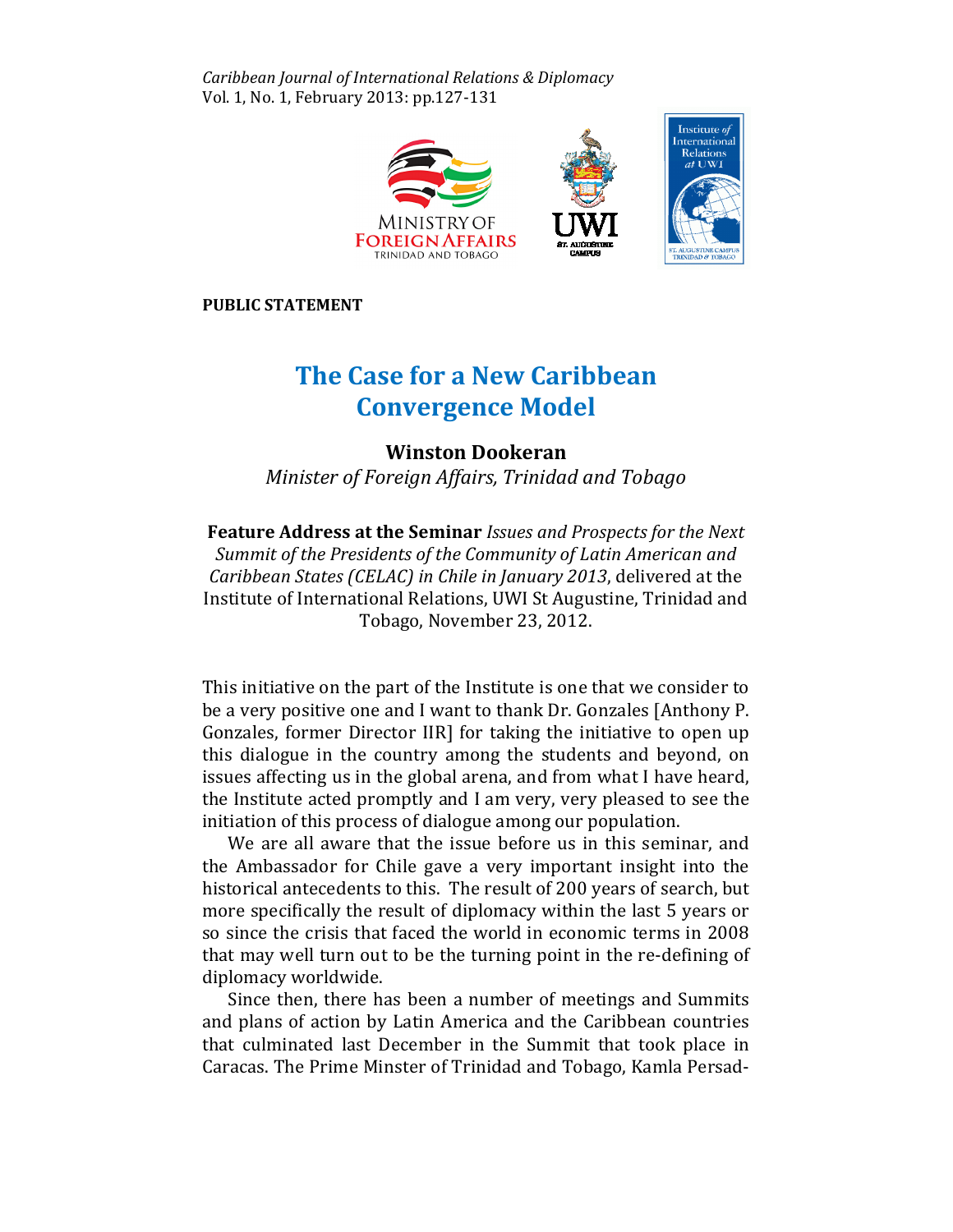Bissessar attended that Summit and indicated Trinidad and Tobago's firm commitment to working along with our Latin American brothers and sisters in the context of Caribbean regionalism to the furtherance of the work of CELAC. It was really the act of modern diplomacy in response to a modern set of circumstances that are creating changes in the world itself.

Today, we have found ourselves in a situation where many, especially in the academic world are arguing that the old order, the old supremacy of western-dominated global politics is on its way. In so doing, some have argued, that the fundamental concepts of that dominance which has to do with political legitimacy and economic nationalism will always prevail. But others in the academic world have said that the change is more fundamental, and that today we are in fact engaged in an environment in which ideological pluralism and economic transformation are going to be placed on the agenda of global re-arrangements that are taking place. And it is in this context that I see this initiative in relation to Latin America and the Caribbean, whatever the outcome of that very fertile debate will be the result of years to come and must be an area of interest for academicians and scholars in this field. I hope that this seminar will add some new light into these changing realities of global dynamics. The dual diplomacy that began, as I said, a few years ago and culminated in the case of Latin America in the Summit in Caracas asked a number of very fundamental questions. The next Summit to be held in January in Chile will perhaps have to confront the mandate of the Summit.

The new diplomacy of today's world in our context was fostered by many countries in Latin American and the Caribbean but I want to say a special word of appreciation to Chile for the leadership it has provided in this respect. Supported by our own sister Caribbean country, Jamaica and strongly reinforced by the Government of Venezuela and the Government of Cuba. The leadership that they provided as a group has brought us to this point. What do we do now at this Summit is the next issue? It is true that its being moulded in the context of an integration movement, and it is very true that there are many integration experiences of Latin America and the Caribbean. It therefore asks the question would this help in the integration of the region and to what end, and on what terms? And how will its impact be placed in the global context?

Recently, I have been arguing among my colleagues in the Caribbean region and when I speak about the Caribbean region I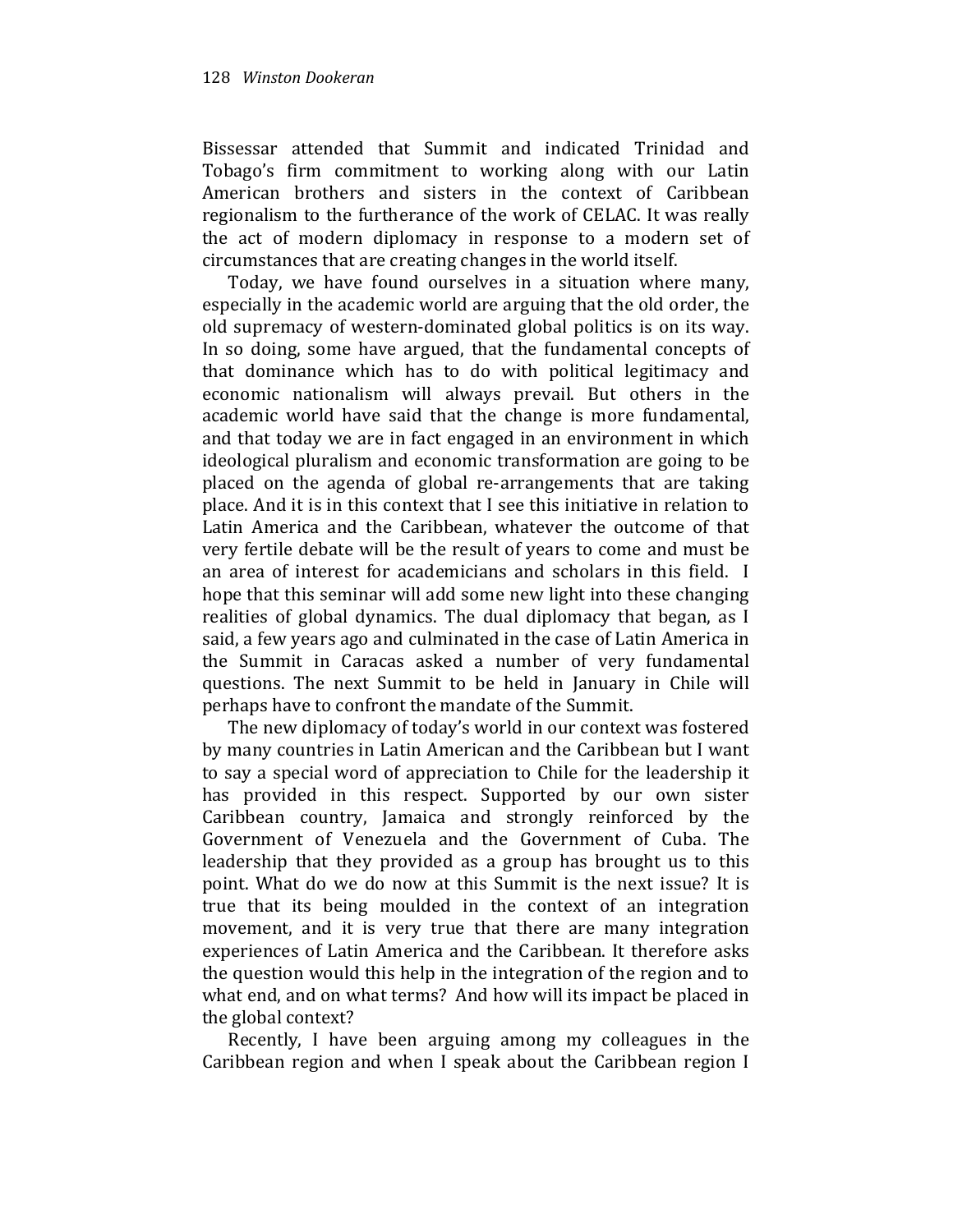am talking about the wider Caribbean region, the change is more fundamental, and that today we are in fact engaged in an environment in which ideological pluralism and economic transformation are going to be placed on the agenda of global rearrangements that are taking place.

Perhaps the time was not correct then, but certainly, the time is correct now for us to redefine our integration process in the context of production integration. But this time it is not production integration for the region's economic space, but for building competitive industries globally. The resources in the region, coupled with the political will and the very fertile involvement of the private sector could create some new possibilities. I have referred to that loosely as the process of Caribbean convergence, as oppose to the structures of Caribbean integration. I've said that the structures of Caribbean integration are indeed in need of changes.

But, what we can immediately work on is the processes of integration which were referred to by Your Excellency as a convergence model. I hope that we can engage the public, the students, the scholars and the politicians for we are about to turn 40 years in the Caribbean integration movement and the time for us to react to the realities ahead of us is now. It is therefore in that context, that the first question we will ask at the Summit is - How really will this improve the convergence process among countries of Latin America and the Caribbean? And in so doing, what place will it have in the change in global dynamics that is taking place today?

The global dynamics today has reflected itself in many different articulations of groupings. The BRICS Association, the countries that are involved in BRICS are also finding the need to locate an alternative forum to deal with the global development.

We know what is happening in the G-20. We recognize the challenges of the integration process in Europe which is now facing some fundamental development issues. Sometimes people see it as financial and monetary issues, but I see it as fundamental development issues.

We recognize that President Obama's visit to the Far East, short as it was, is symbolically very important for the change in world order, as the United States begin to embrace in a new strategic partnership, countries of Asia which are well on the path towards economic convergence of some sort. It is in that context therefore, we cannot rely on the traditional methods of multilateralism to handle the world's diplomacy. In Trinidad and Tobago, we have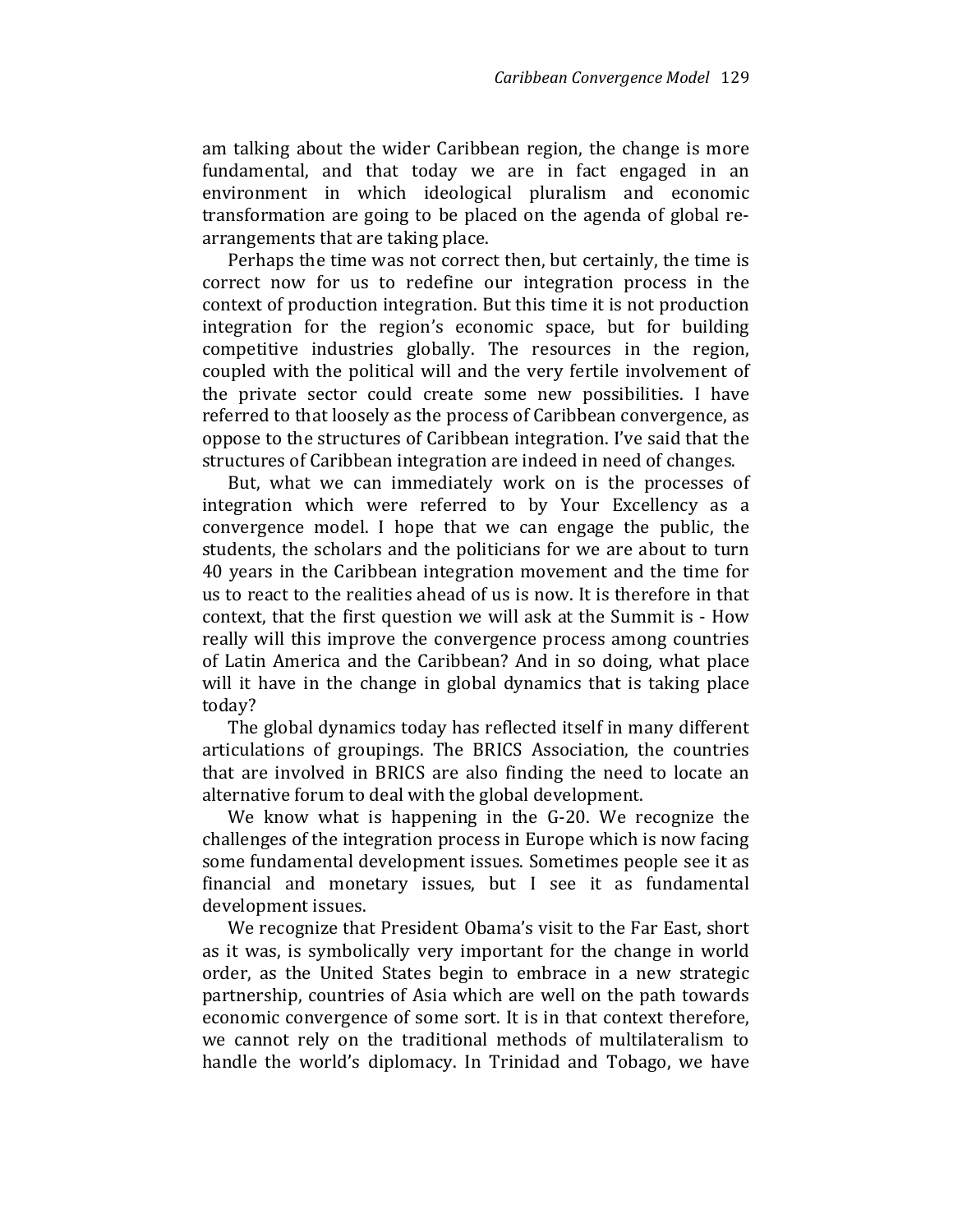deliberately begun to search for a new method to reinforce multilateralism and we recognize that we must operate on what I refer to as a multi-track policy on diplomacy.

At this point in time, the choices are not clear. For what is clear we must be engaged in the deliberations as these choices pursue their own paths. So multi-track diplomacy is really what we have been engaged in, whether it is at the United Nations, in our bilateral relationships with countries, in our relationship with the emerging order globally, but at all times the fundamental objective is to ensure that we now move into our diplomacy of engagement.

I think the Caribbean is a group and Trinidad and Tobago in specific terms, has too often opted for the policy of abstention. Abstention viewed as a deliberate act is a good thing but, abstention viewed as an opted out act, is not a good thing. In today's world we have to change that and we cannot go into the comfort of opting out by abstention.

At times of course in our own policy of trying to pursue a position of neutrality, we may have to abstain as a deliberate act. Our role as a small economy in the global world environment is to have the power of convening other like-minded countries and at the same time having a moral influence on the issues before us, and that is the fundamental principle on which we hope to build our diplomacy for the future.

In the case of Latin America, we took the deliberate decision as a Government to join in the Latin American process that is now gaining momentum and clearly the meeting in January 2013 is an important one.

Not only because it would begin to mould the character of the integration processes in the region, the convergence models of which I speak about, but the diplomatic possibilities that can emerge as the Caribbean and Latin America work together.

Very specifically we have begun to open our doors to Latin American institutions. Trinidad and Tobago, apart from joining the Brazilian constituency some years ago in the IMF and the World Bank, have recently agreed to join the Andean Development Bank as a full member. For some time we were a member but not a full member. It is significant because we see now the integration of Latin America and the Caribbean being funded by sources and resources from Latin America and the Caribbean.

The Andean Development Bank in my view is a major departure from our reliance on the traditional multilateral institutions like the World Bank and the IDB. In addition to that, we have agreed